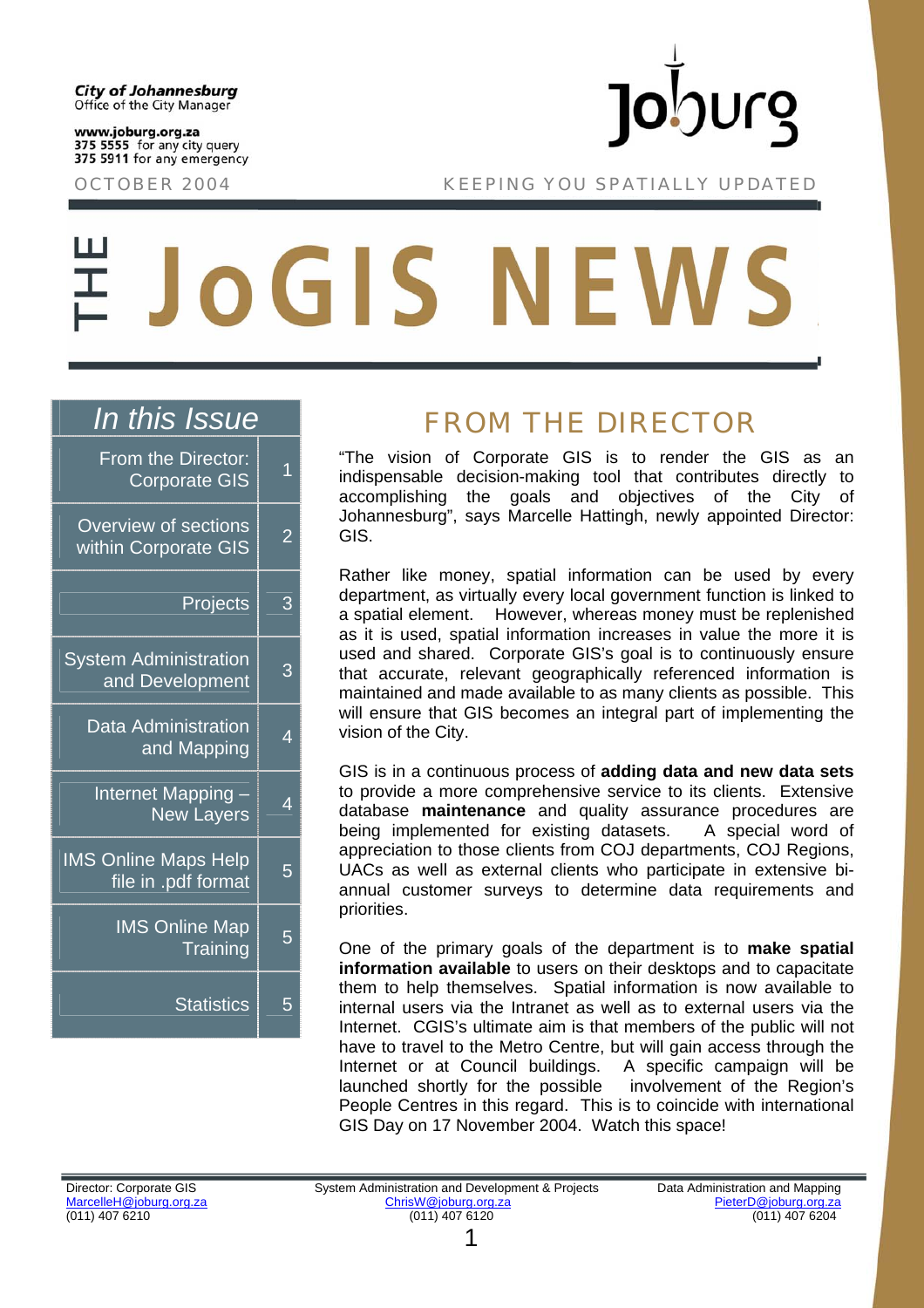

 technology. GIS Day is an annual global event where thousands of users of geographic information system (GIS) technology open their doors to businesses, schools and the general public to showcase realworld applications of this exciting

Creative ways of **packaging data** are continuously investigated to address the diverse needs of the clients. Read more about the map books on CD and interactive maps in this newsletter.

In conclusion, the Corporate GIS team is committed to deliver a better, customer focused service to its clients. In this regard, turnaround times and service ratings will continue to be monitored for all functions to ensure operational effectiveness and efficiency of the department and to maximize client and stakeholder satisfaction.

Any innovative ideas are always welcome and can be forwarded to [marcelleh@joburg.org.za](mailto:marcelleh@joburg.org.za).

# OVERVIEW OF SECTIONS WITHIN CORPORATE GIS

Corporate GIS consists of 3 main sections – these can be seen in the diagram below, with their respective managers.

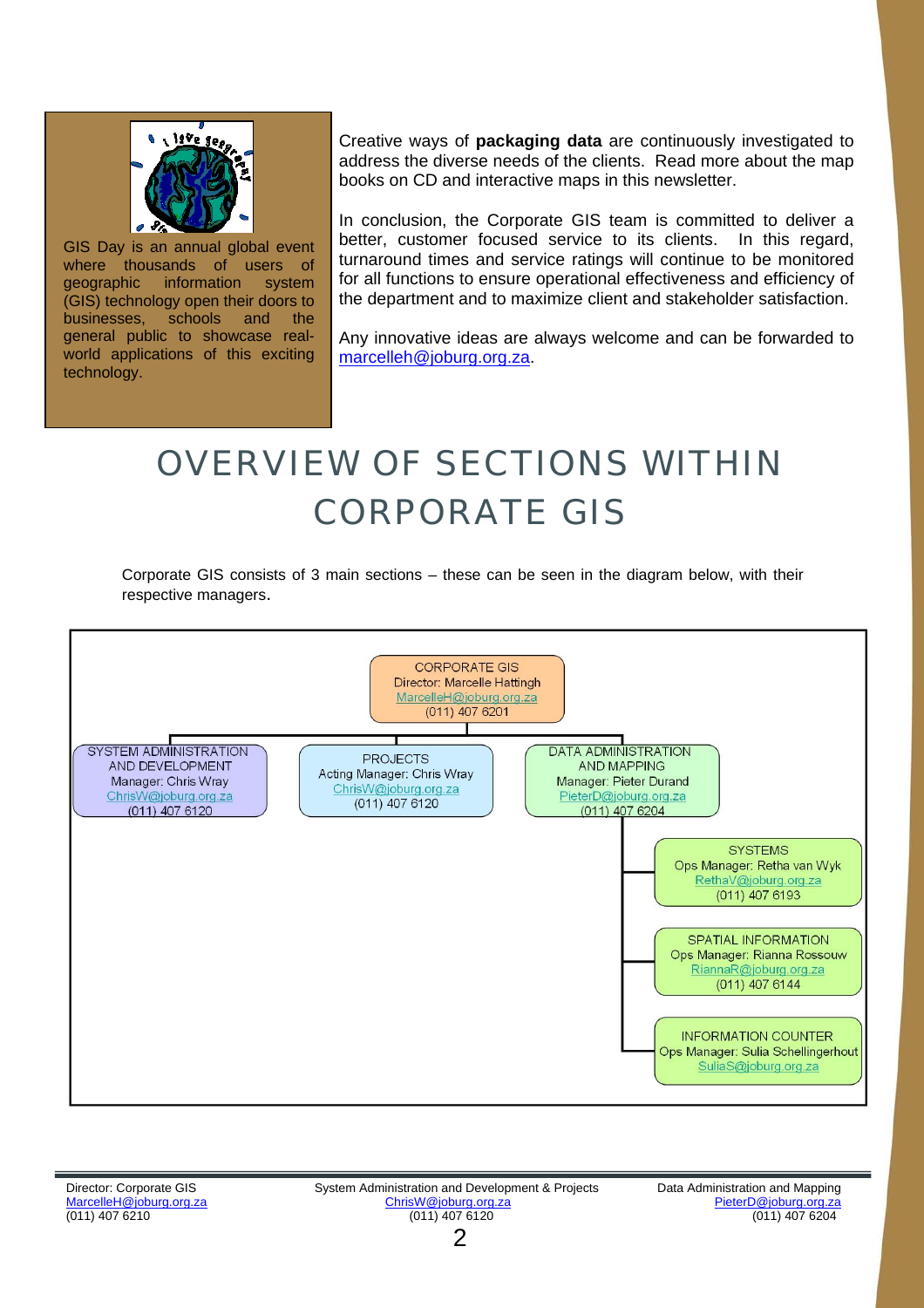#### **PROJECTS**

The Projects Section attends to individual data and map-making requests to produce standard or customised maps. This service is available to internal as well as external clients. Map books per region at a scale of 1:5000 are now available and are particularly popular amongst clients such as estate agents who need a compact map in the car. Another product being developed is an Interactive map for those clients who require search, query and print capabilities of more detailed information, but do not have GIS software. These maps will also be available on CD. Some of the most recent projects are:

- Thematic mapping: population
- Capture of Proposed **Townships**
- nformal Settlements **Demarcation**
- Proposed Ward Boundary **Changes**
- Proposed Regional Boundary changes
- Updating of mapbooks on CD
- Revised Planning Zones
- **Standard Map Products**

#### **SYSTEM ADMINISTRATION AND DEVELOPMENT**

The System Administration and Development Section (SAD) is responsible for the administration and development of the GIS. To meet ongoing staff and client demand for GIS data and services, SAD ensures that all GIS software. systems and databases are operational and running at maximum efficiency. The section also researches, develops and project manages new GIS software applications and data.

We are proud of our recent achievements which include:

- Joburg2003 aerial photography,
- Migration of the cadastral capture tool to Windows ,
- The Geodatabase environment, and
- The launch of the free and subscription Internet IMS online mapping sites.

New projects for 2004/2005 will mainly focus on enhancing the user friendliness and functionality available on the various IMS websites.

Any suggestions and/or requests for additional GIS functionality or services are always welcome.

SAD handles any problems related to the IMS as they arise. Each staff member, within SAD, is on support duty in turn to answer queries. Please contact our reception at (011) 407 6190 or send an e-mail to [ims@joburg.org.za](mailto:ims@joburg.org.za) if you have any problems or queries and your query will be forwarded to the relevant support staff member.



Initial page of the IMS Online Maps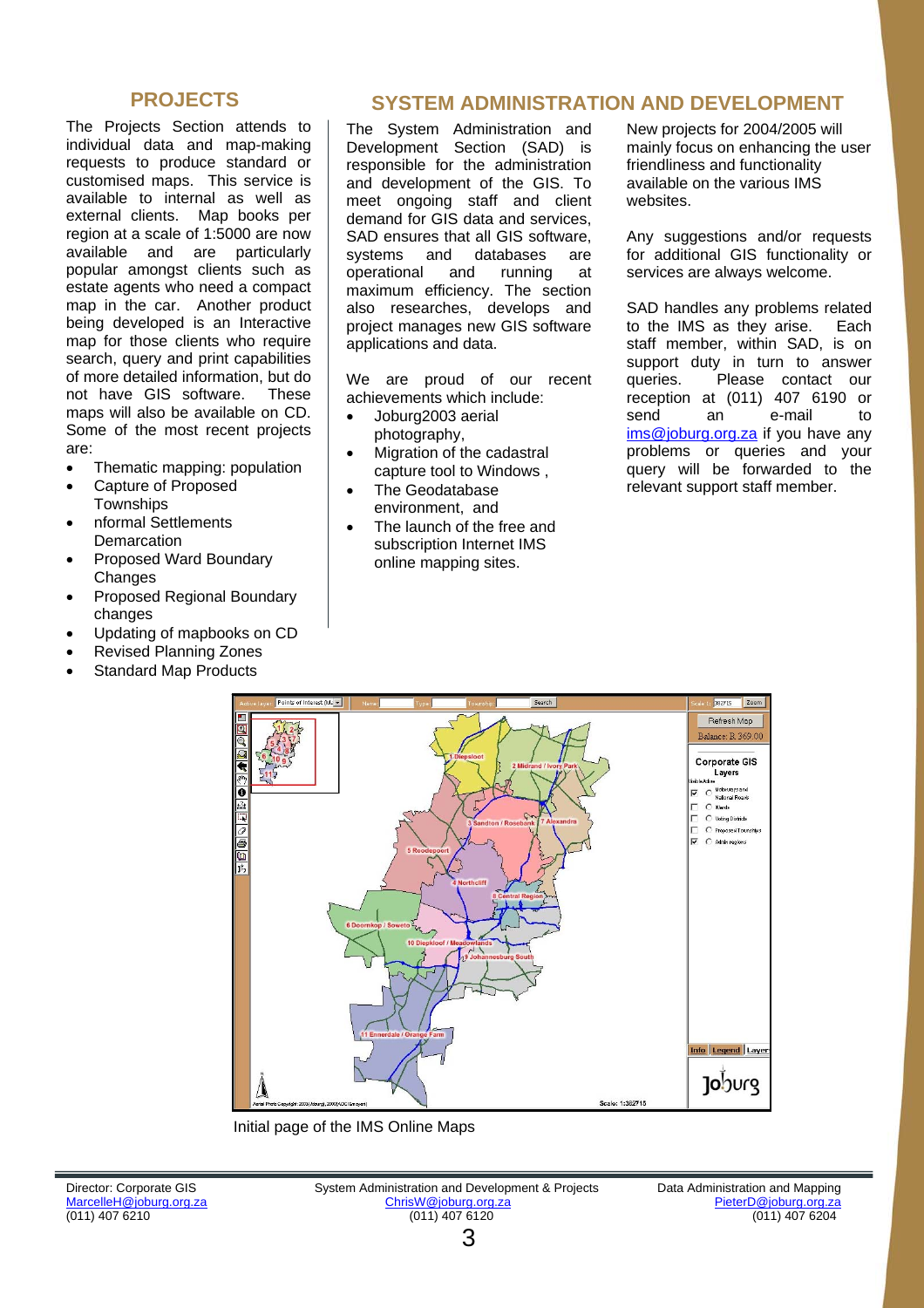#### **DATA ADMINISTRATION AND MAPPING**

#### **SYSTEMS**

On the zoning information project we can report that 423000 stands were captured by the end of September 2004 and that the existing amendment scheme documents were scanned as part of the project.

The scheme clauses for the 12 town planning schemes in operation are also available as scanned documents on CD to eliminate the printing cost of the individual documents.

The scanned A and B series Scheme maps on CD will continue to be updated and made available until the full data set is completed on GIS. For more information see the Johannesburg website at [www.joburg.org.za](http://www.joburg.org.za/) or contact [rethav@joburg.org.za.](mailto:rethav@joburg.org.za)

#### **SPATIAL INFORMATION**

The cadastral updates are based on the General plans and diagrams received from Planning and the Deeds transfer data that is matched with the current GIS stands to identify the updates required. This process was implemented in June 2004 and the table indicates the percentage match achieved for each list.

| <b>FILES FROM</b> | NO OF             | $\%$ |
|-------------------|-------------------|------|
| <b>DEEDS</b>      | RECORDS   Matched |      |
| Date              |                   |      |
| 2004-6-26         | 741               | 78%  |
| 2004-7-14         | 5320              | 65%  |
| 2004-8-14         | 5596              | 67%  |
| 2004-8-26         | 2129              | 76%  |
| 2004-9-07         | 1138              | 72%  |
| 2004-9-17         | 1603              | 77%  |
| 2004-9-29         | 2409              | 79%  |

All the stands identified from the mismatch are captured on GIS as part of the updating process and also fed through to the Billing System. This will be an ongoing process that will ensure a ever increasing match percentage with an ultimate goal of 100%.

#### **INFORMATION COUNTER**

The public information counter assisted a record number of clients in July and September numbering 2766 and 2752 respectively.

An electronic queuing system was also implemented in June. The system generates numbers for clients on arrival to ensure orderly queuing and generates statistics for turnaround times automatically from the user input.

The counter space will be increased from 1<sup>st</sup> November and will enable us to have separate services for short queries such as street and stand number verifications. This facility will reduce the time spent by clients in the queue.

The fax information service has increased its client base from 315 in June to 373 and is still growing on a monthly basis.

The September deadline for the submission of property values for value added tax calculations added a high volume of queries to the already busy service.

## **NEW CARTOGRAPHIC STAND AND TOWNSHIP LAYERS INTERNET MAPPING**

New cartographic stands and township layers are to be made available on the IMS websites and will replace the existing Stands, Stands (new), Township and Township (new) layers.

The cartographic layers are derived from the coordinate stand and township layers (which are edited and maintained by the Cadastral Capturing Section, ensuring original capture accuracy) on a monthly basis by applying a transformation with a cluster tolerance of 30 cm to remove any slivers or overlaps within 30 cm. This creates more seamless cartographic stand and township layers to be used for printing hardcopy maps and in the IMS websites, but because of the generalisation they may not be SG (Surveyor General) coordinate accurate. The new stands and township layers will contain all the latest townships, subdivisions and consolidations captured and display the stand area (in  $m^2$ ).

The layers will also reflect whether a stand/township is Registered (at the Deed's office), SG Approved, Withdrawn, or has been assigned to History (replaced by another registered land parcel).